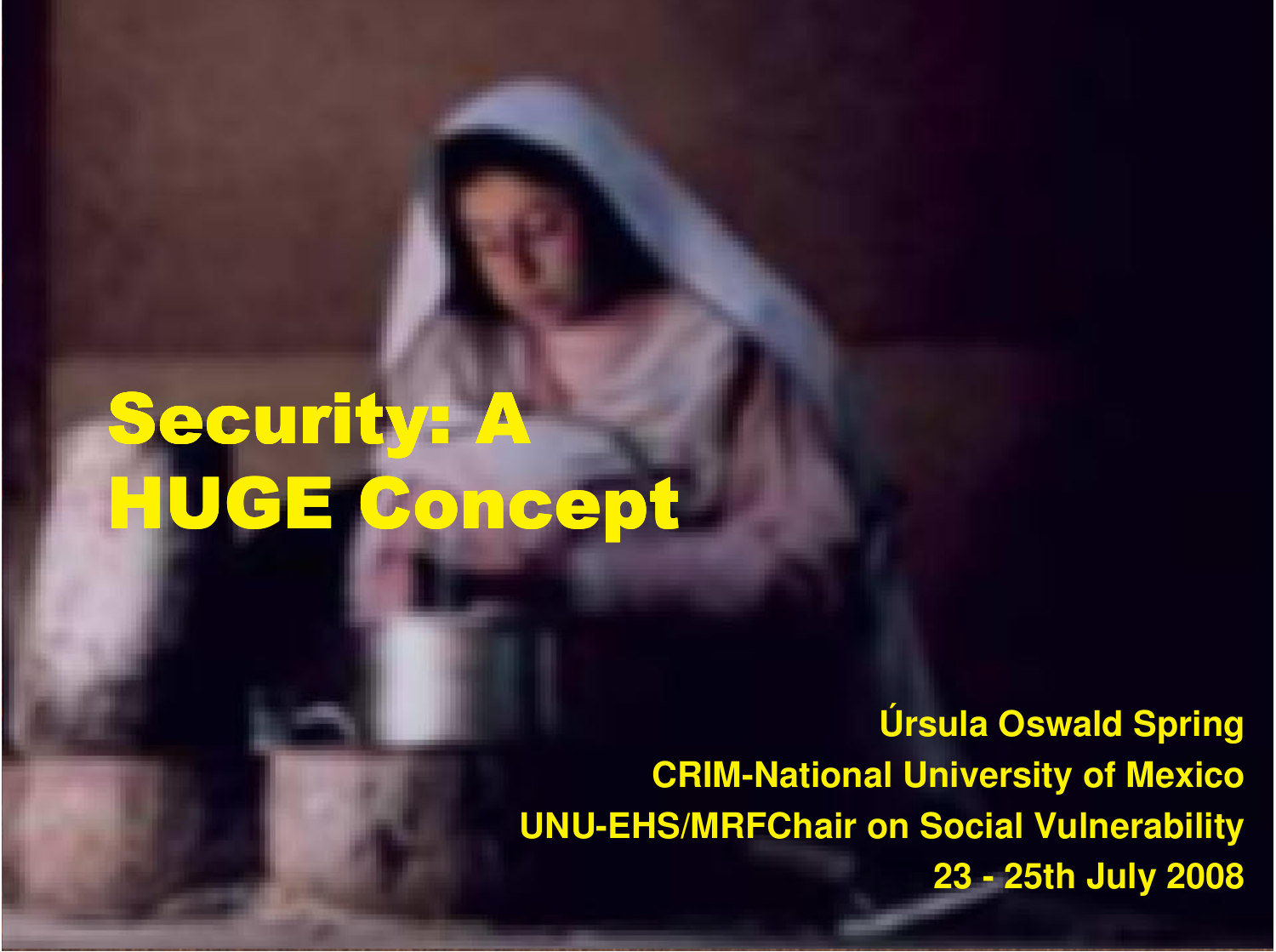security 2. Human security 3. Environmental security 4. Gender Security a historical feminist approach -feminist empiricism **Eepistemological feminism Epostmodern feminism Etandpoint feminism 5. Situated Knowledge, gift econom** and social movements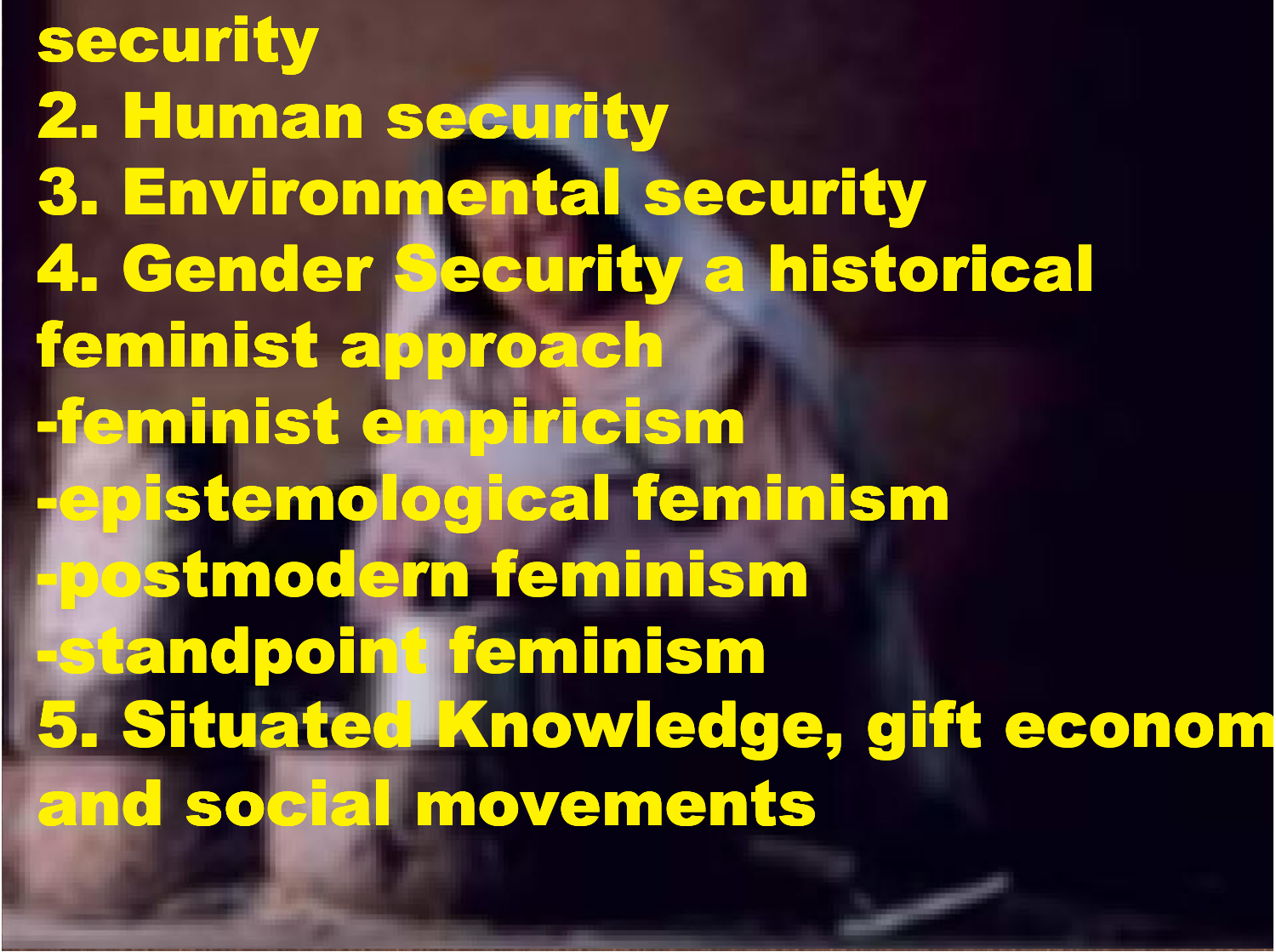### **Objective, Subjective, Intersubjective** Security

Wolfers (1962) pointed to two sides of the security concept: **"**"Security, in an *objective* sense, measures the absence of threats to acquired values, in a *subjective* sense, the absence of fear that **s uc hval ue s wi l l be at t ac ke d".**

 $\bullet$ 

 $\bullet$ 

 $\bullet$ 

 $\bullet$ 

- From a constructivist approach in international relations 'security' is the outcome of a process of social  $\boldsymbol{\&}$  political interaction where social values  $\boldsymbol{\&}$  norms, collective identities  $\boldsymbol{\&}$ cultural traditions are essential. Security is *intersubjective* or **"''what actors make of it''.**
- **Copenhagen school: security as a "''speech act'', ''where a** securitizing actor designates a threat to a specified reference object and declares an existential threat implying a right to use extraordinary means to fend it off".
- **S u c h a p r o c e s s o f "''securitization "** $\boldsymbol{v}$  is successful when the construction of an **"***<b>:***existential threat "** $^{\prime\prime}$  by a policy maker is socially accepted and where **"'survival**  $^{\prime\prime}$  against existential threats is crucial (Brauch, 2008).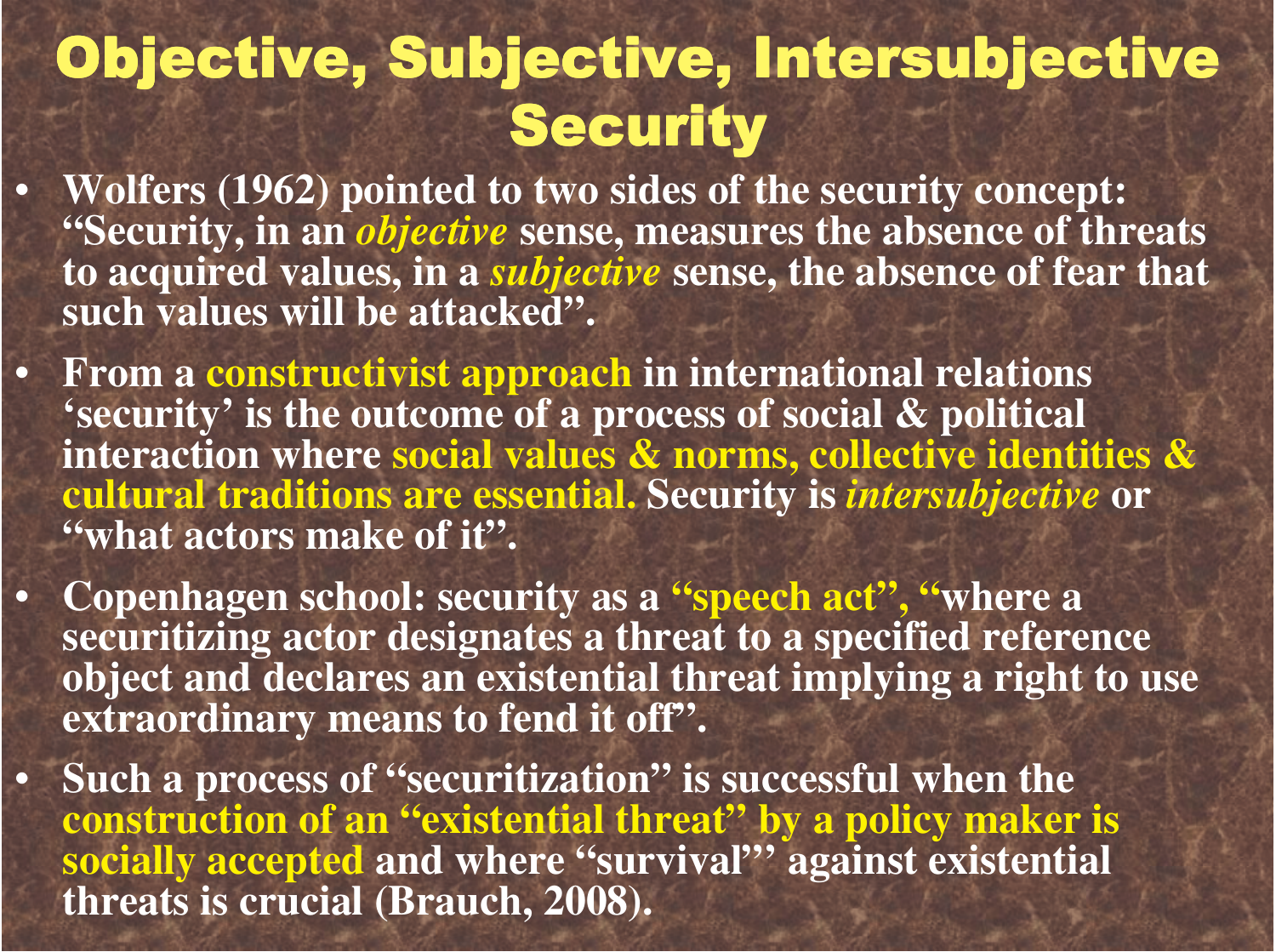### Human, Gender, Environmental Security

| <b>Determination Which</b><br>security? | <b>Reference</b><br>object: Security<br>of whom?             | <b>Value at</b><br>risk: Security<br>of what?                      | Source(s) of<br>threat: Security from<br>whom or what?                                                                                   |
|-----------------------------------------|--------------------------------------------------------------|--------------------------------------------------------------------|------------------------------------------------------------------------------------------------------------------------------------------|
| <b>National security</b>                | <b>The State</b>                                             | <b>Territ. integrity</b>                                           | <b>State, substate actors</b>                                                                                                            |
|                                         |                                                              |                                                                    |                                                                                                                                          |
| <b>Human security</b>                   | Individual,<br>humankind                                     | <b>Survival of</b><br>humankind<br>people                          | Nature, state,<br>globalization                                                                                                          |
| <b>Environmental sec.</b>               | <b>Ecosystems, rural</b><br>and urban systems                | <b>Sustainability</b>                                              | <b>Humankind, Nature</b>                                                                                                                 |
| <b>Gender security</b>                  | <b>Gender relations,</b><br>indigenous people,<br>minorities | Equity, identity,<br>social relations,<br>solidarity,<br>tolerance | <b>Patriarchy, totalitarian</b><br>institutions (élites,<br>governments, religious<br>fundamentalism, dominant<br>cultures), intolerance |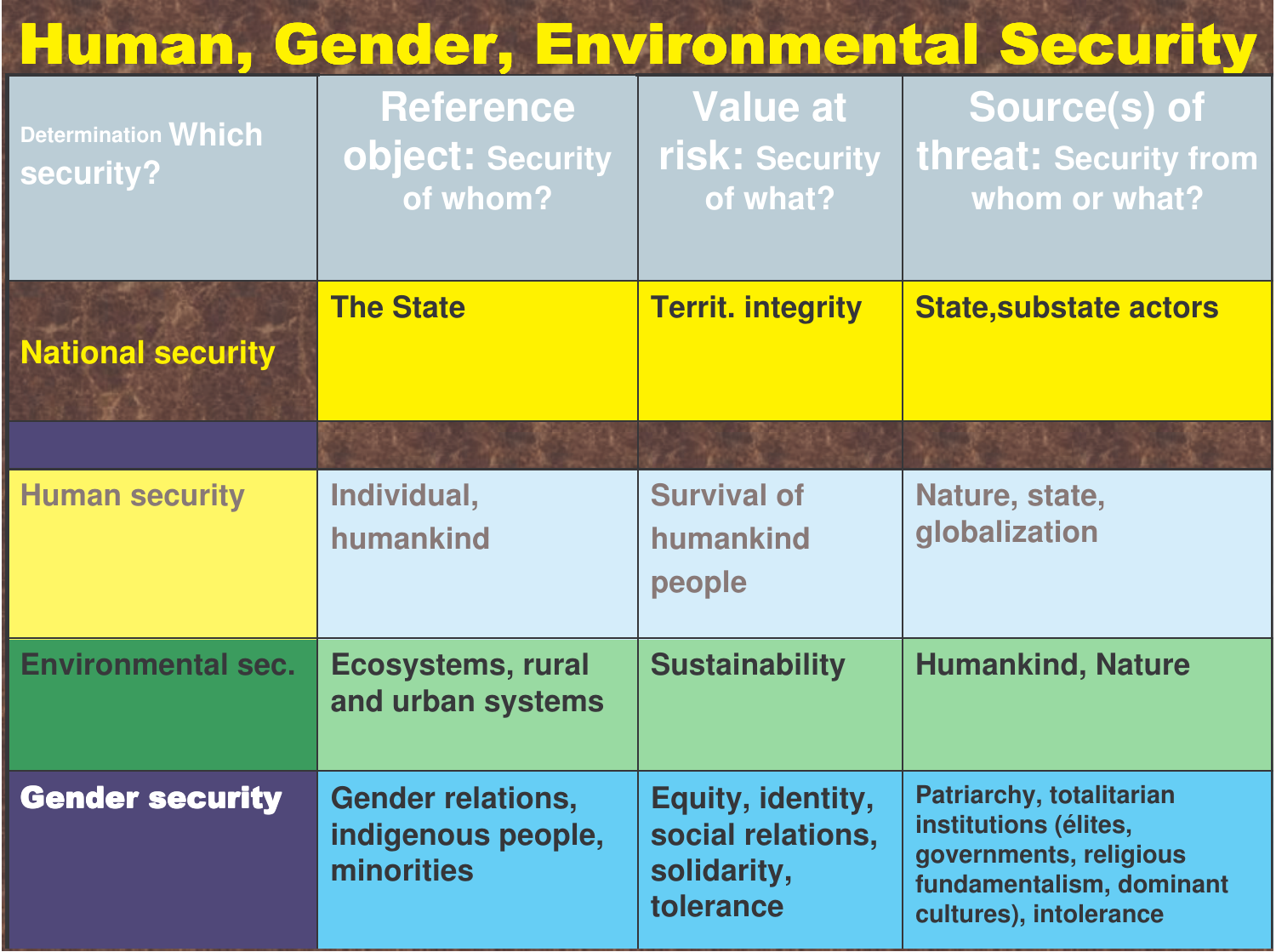## HUGE

 $\bullet$ 

 $\bullet$ 

Human, Gender and Environmental Security (HUGE) combines a wide gender concept (vulnerable) including children, elders, indigenous and other vulnerable groups with a human-centered focus on environmental security and peace challenges and analyzes the patriarchal, violent and exclusive structures within the family and society questioning the existing process of social representation-building and traditional role assignation between genders by overcoming the consolidated women discrimination, but also some narrow feminist approaches of male-female opposition anchored (Oswald,2001, 2004, 2006) . • It reorients  $\mathbf{r}$ "human security' to create equity, development and conflict resolution through social organization, specific governmental policies, private ethical investments and legal reinforcements by stimulating sociopolitical participation of women, young and elders. At the international level HUGE improves free and equal access to world and regional markets without trade distortions. It stimulates further world solidarity to support the poorest countries with financial aid, technological support and debt relief.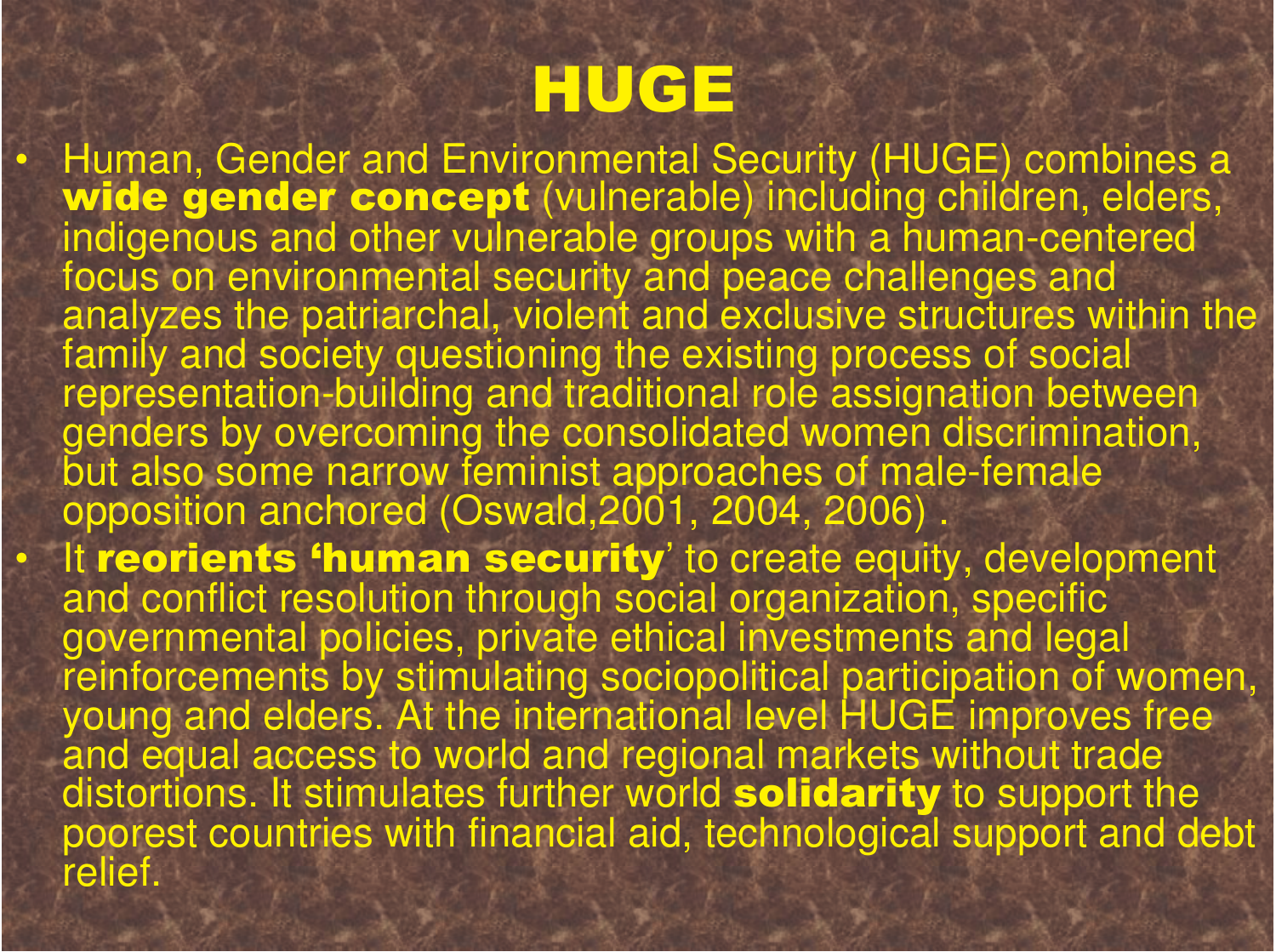As a **holistic** concept, HUGE includes 'environmental security' concerns where a healthy environment, integral management of natural resources, prevention and remediation practices reduce vulnerability of hazard impacts. Hazard-prone countries are enabled to develop technical, economic and human support to reduce social vulnerability, to progress in internal organization and<br>to stimulate bottom-up resilience-building, supporting rapidly and efficiently regions affected by social and natural disasters, counting also on efficient external help, effective early warning, evacuation, disaster support and reconstruction in regions affected by social and natural disasters.

•

•

•

- As nonviolent conflict resolution is a central part of personal and social identity in a world where processes of unification and diversification are occurring quicker than ever in the past history, human beings have a basic necessity to simplify and to put order into complex realities through social comparison. The upcoming systems of values, ideas and practices creates simultaneously processes of living together offering persons and groups the possibility to get familiarized with the social and material world, on behalf contradictory messages and behaviours.
- Finally HUGE includes the consolidation of **participatory** democracy and governance, promoting conflict prevention, nonviolent conflict resolution processes and peace-building; a 'huge' solidarity process of sustainable & equal development.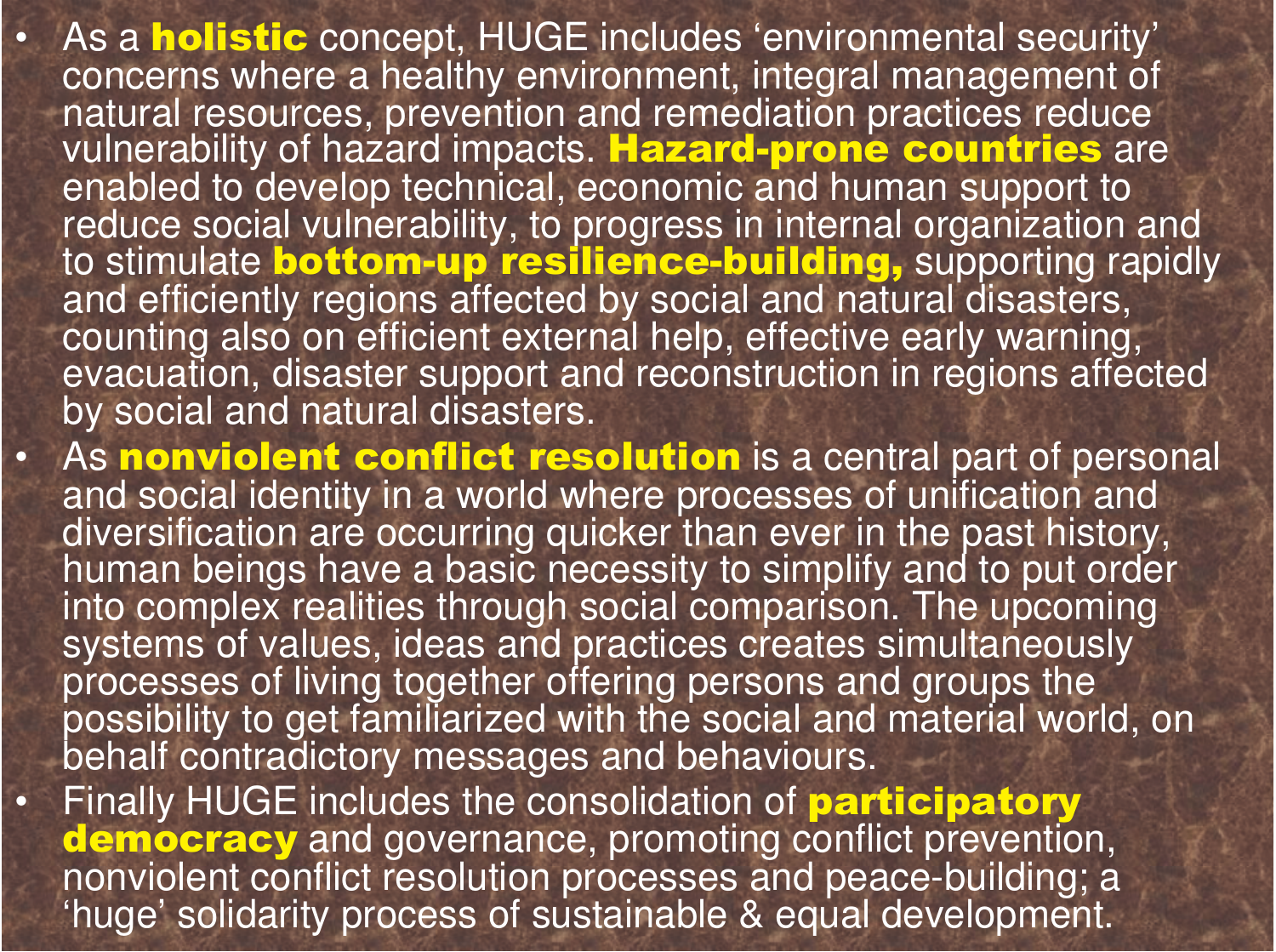### **What is Human Security?** (Brauch, 2006)

**• "Freedom from want"** by reducing societal vulnerability through poverty eradication programs (UNDP 1994; CHS 2003; Ogata/Sen: Human Security Now, **Japanese);**

**• "Freedom from fear"** by reducing the probability that hazards may pose <sup>a</sup> survival dilemma for most affected people of extreme weather events and weapons (landmine ban; UNESCO, HSN), **Canadian approach: Human Security Report (2005)**

 -**Freedom to live in dignity:** Kofi Annan: **In Larger Freedom (2005)**

**• "Freedom from hazard impact"** by reducing vulnerability & enhancing coping capabilities of societies confronted with natural & human-induced hazards **(UNU-EHS 2004**; Bogardi/Brauch 2005; Brauch 2005a, 2005b).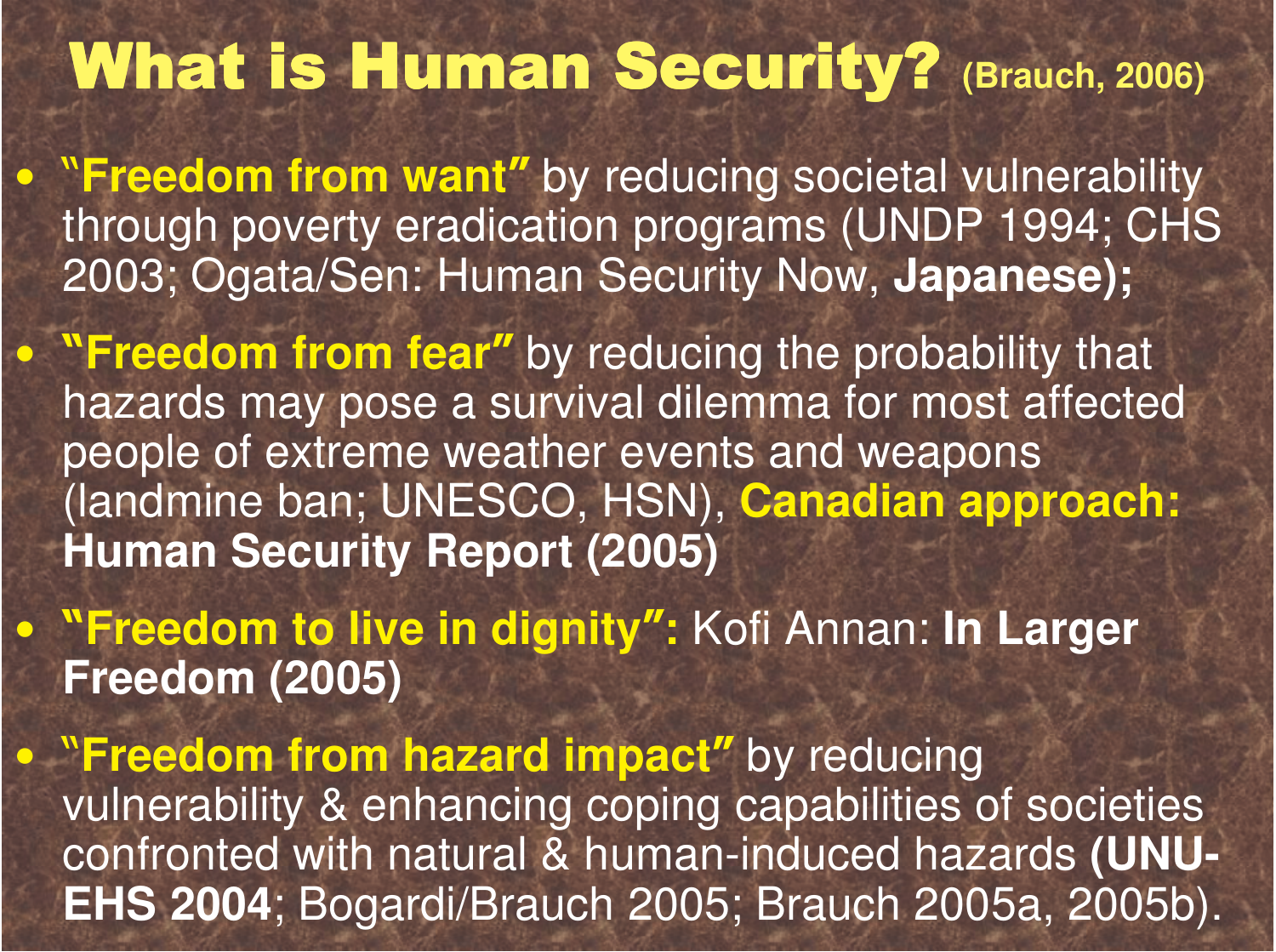### What is Gender Security?

•

•

•

- Refers to the process of socialization to ""become **"**" a gendered human being; a men or a women, depending on the position of the social structure.
- Gender security is socially constructed and systemic within<br>the present patriarchal society, and it is normally taken for granted. The relations are linked to gender status– ethnicity/race, class, age and minority status- in relation to the model of reference. Equity and identity are values at risk. The source of threat comes in first instance from the patriarchal hierarchical and violent order, characterized by exclusive, dominant and authoritarian institutions such as non-democratic governments, churches and élites.
- The symbolic distribution of space and time assigns the male the **public sphere**: production, *res publica, homo sapiens;* and the **women the private**: reproduction, home, *homo domesticus.* The distribution of power acquires also generic forms. Men exercise a hierarchical and vertical power of domination and superiority.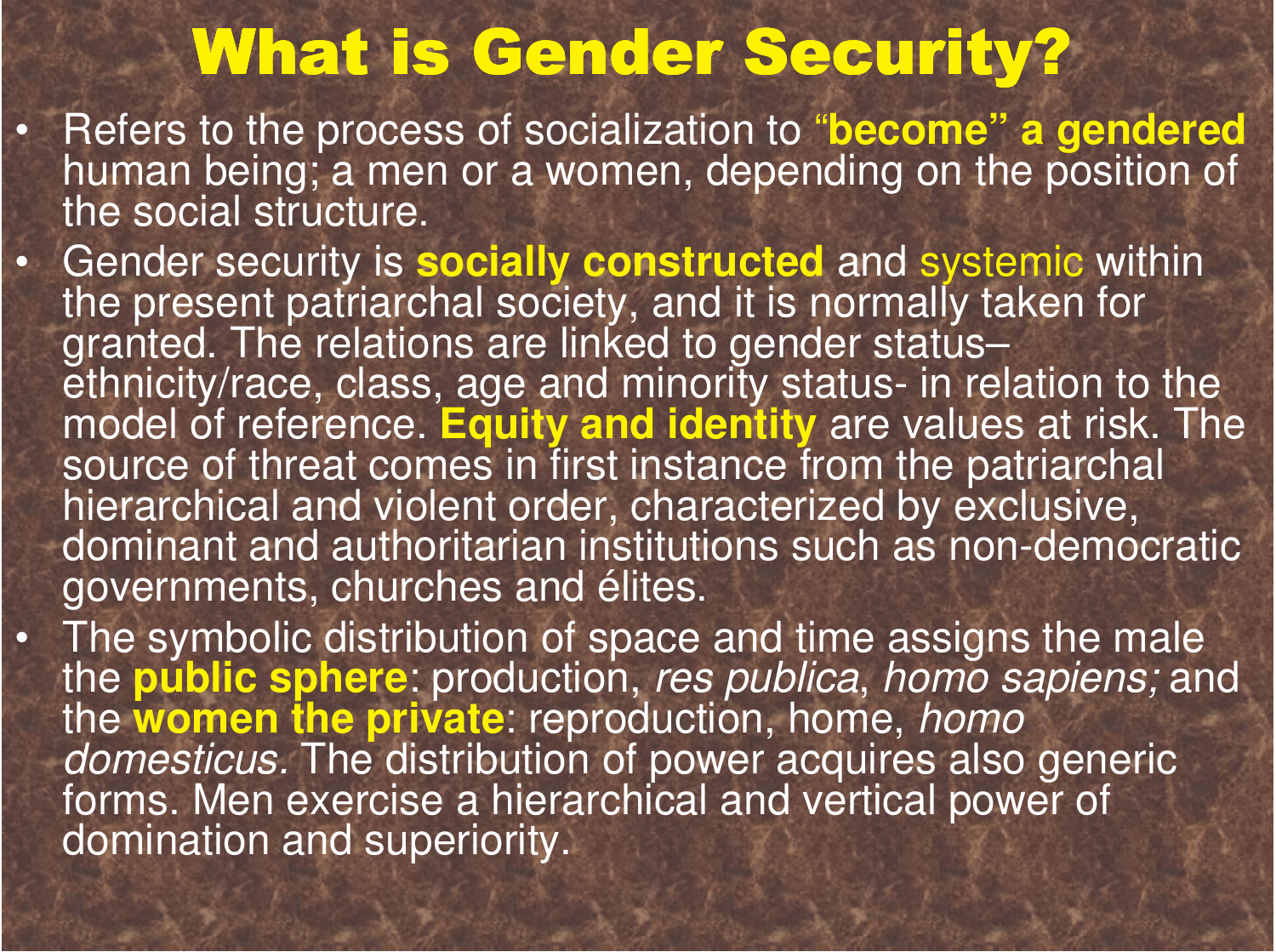### <u>Feminist Empiricisms</u>

 $\bullet$ 

 $\bullet$ 

 $\bullet$ 

 $\bullet$ 

 Experiences provides the sole and gives justification of knowledge. They cannot be separated in disciplines, methods, assumptions and canons For Quine (1963) a) observation is thoroughly theory-laden; b) another project within science where our own practices of inquiry are empirically researched; c) division between facts and values; d) individualist inquiry reduces bases for naturalized behavioral and neuro-psychology; but feminism is concerned on inquiry of social practices relating to gender, race, class and other bases of inequality

- Feminists exposed androcentric and sexist biases of scientific research, related to social and political factors and through construction of knowledge oppression in maintained.
	- Analyses for underlying bias, displacing evidence; pragmatic approach stresses plurality of aims: *paradoxes* shows social interests helping deconstruction of social representations; *procedural* approach controls bad biases by appropriate social organization of inquiry; *moral realist* approach argues that social and political value judgments have truth-values within feminist approach.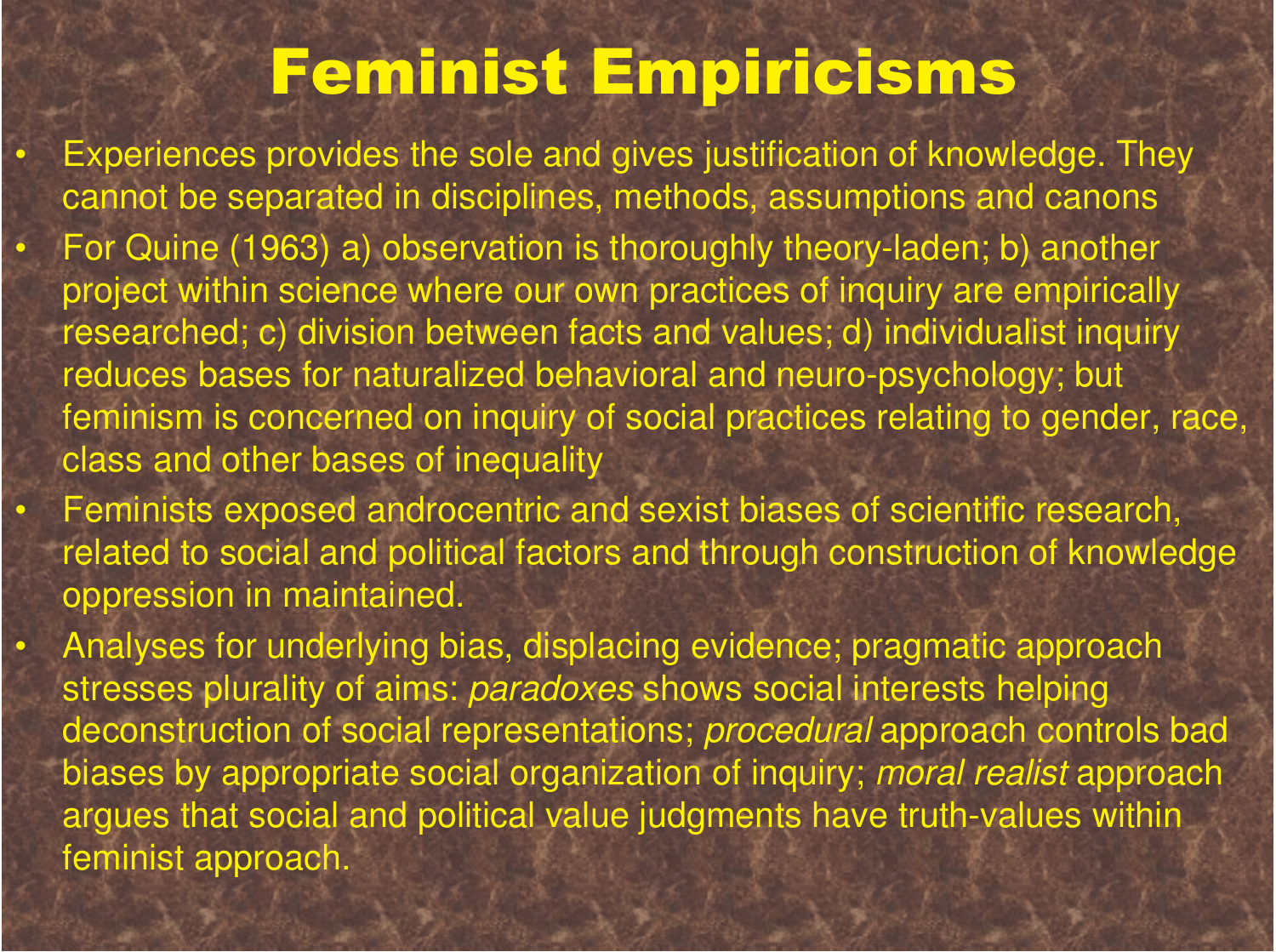## Empistemic Advantages

(Elizabeth Anderson, 2006)

 $\bullet$  Women have generated new questions, theories and methods  $\bullet$ • Gender has played a causal role in scientific transformation  $\bullet$  Defense of these changes as cognitive, unjust socially, exclusive, hierarchal and violent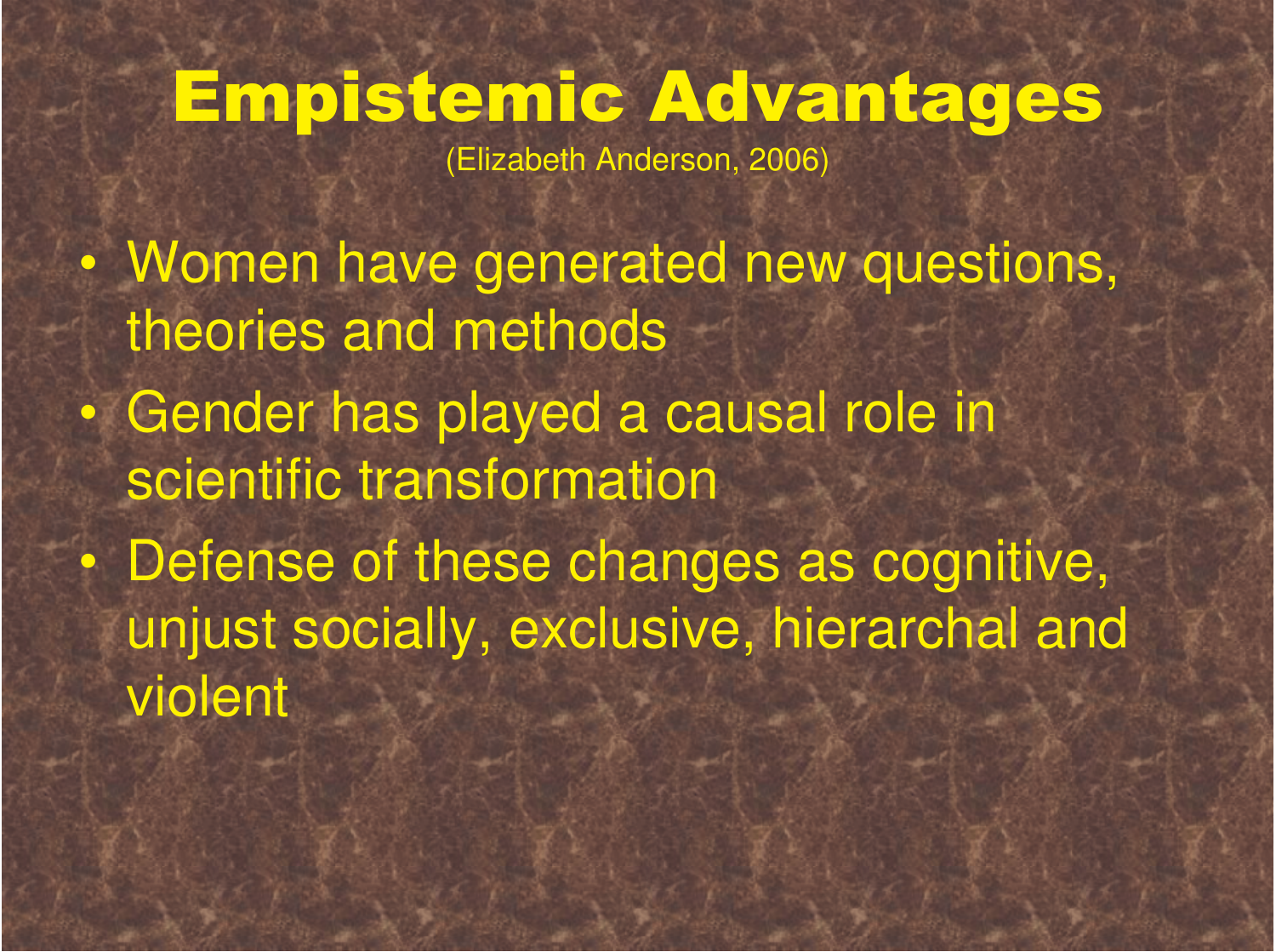## Situated **knowers**

- Embodiment: knowledge located in space and time, inside view, different pos<mark>ition and knowledg</mark> **e**
- First person vs third person knowledge, interpretation of external symptoms (I am here and now)
- E\$motions, attitudes, interests and values: source of security and transparency

•

 $\bullet$ 

 $\bullet$ 

- **Personal knowledge of otheres (difference Erkenntnis** and Wissenschaft): others interpret differently their **behavior, with different skills**
- Cognitive style: background beliefs, worldviews, mind **set s**
- **Epistemic relations to other inquirers (informants, st udent s, in t erlocut ors)**
- **Sit ukwleelaesforal wit fral f s;** affect attitudes (doubts, certainty, confidence); justify deepness; questioning authorities, create confidence, empower other as subject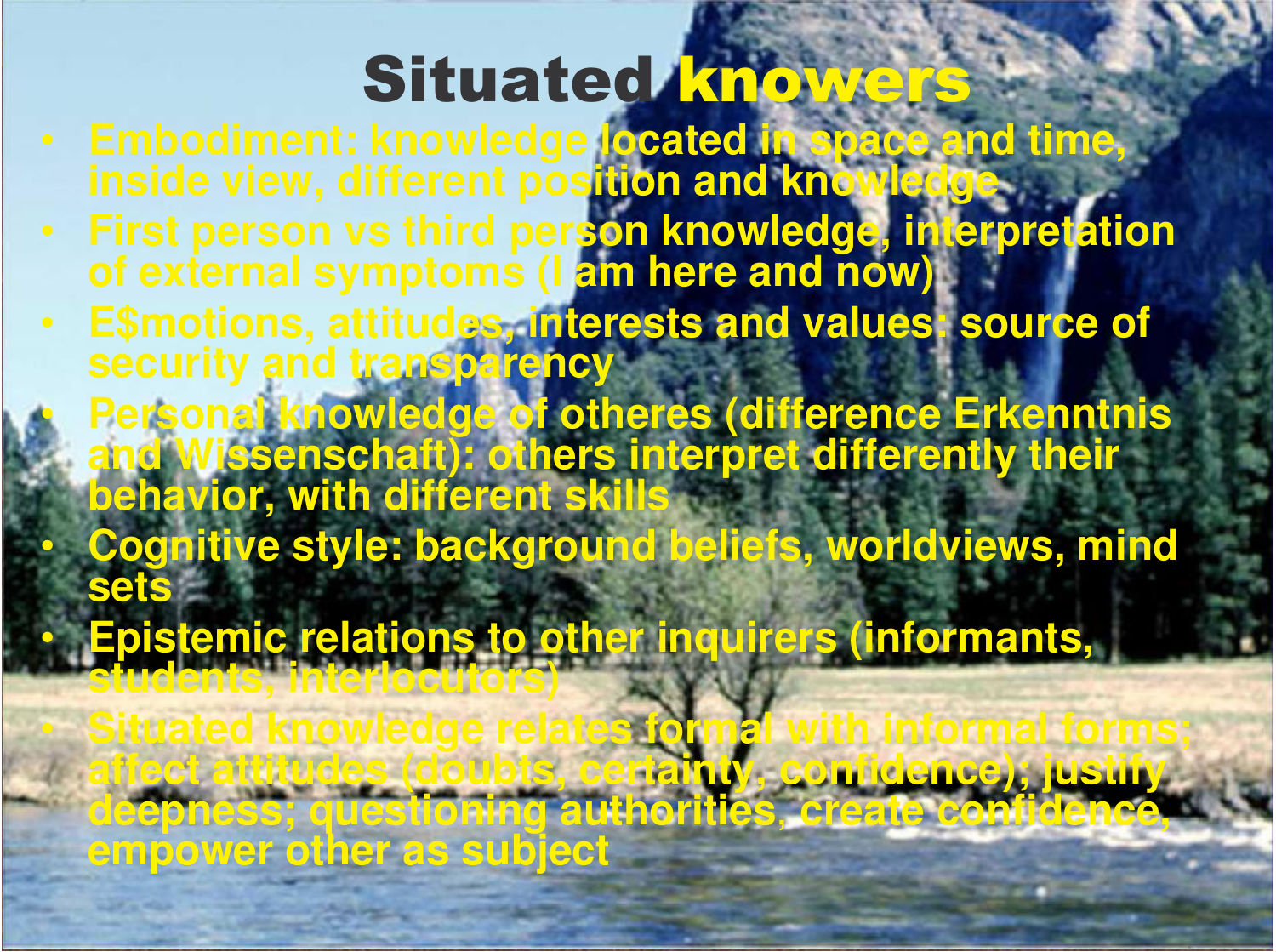### **Standpoint Theories**

(Hardsock, 1987; Rose, 1987; Smith, 1974; Mac Kinnon, 1999; Collins, 1990, Harding, 1991; Longiono,1990 ; Butler, 1993)

- Represent world from <sup>a</sup> articulated socially situated perspective giving epistemic privilege or authority
- 1. Social location: privileged perspective
- 2. Scope of privilege: what question or subject?
- 3. Aspect of social location: social role, subj. identity
- 4. Ground of privilege: what justifies it?
- 5. Type of epistemic superiority: greater accuracy, ability, sensitivity
- 6. Relative perspectives of others
	- 7. Modes of access to perspective (location, within, training)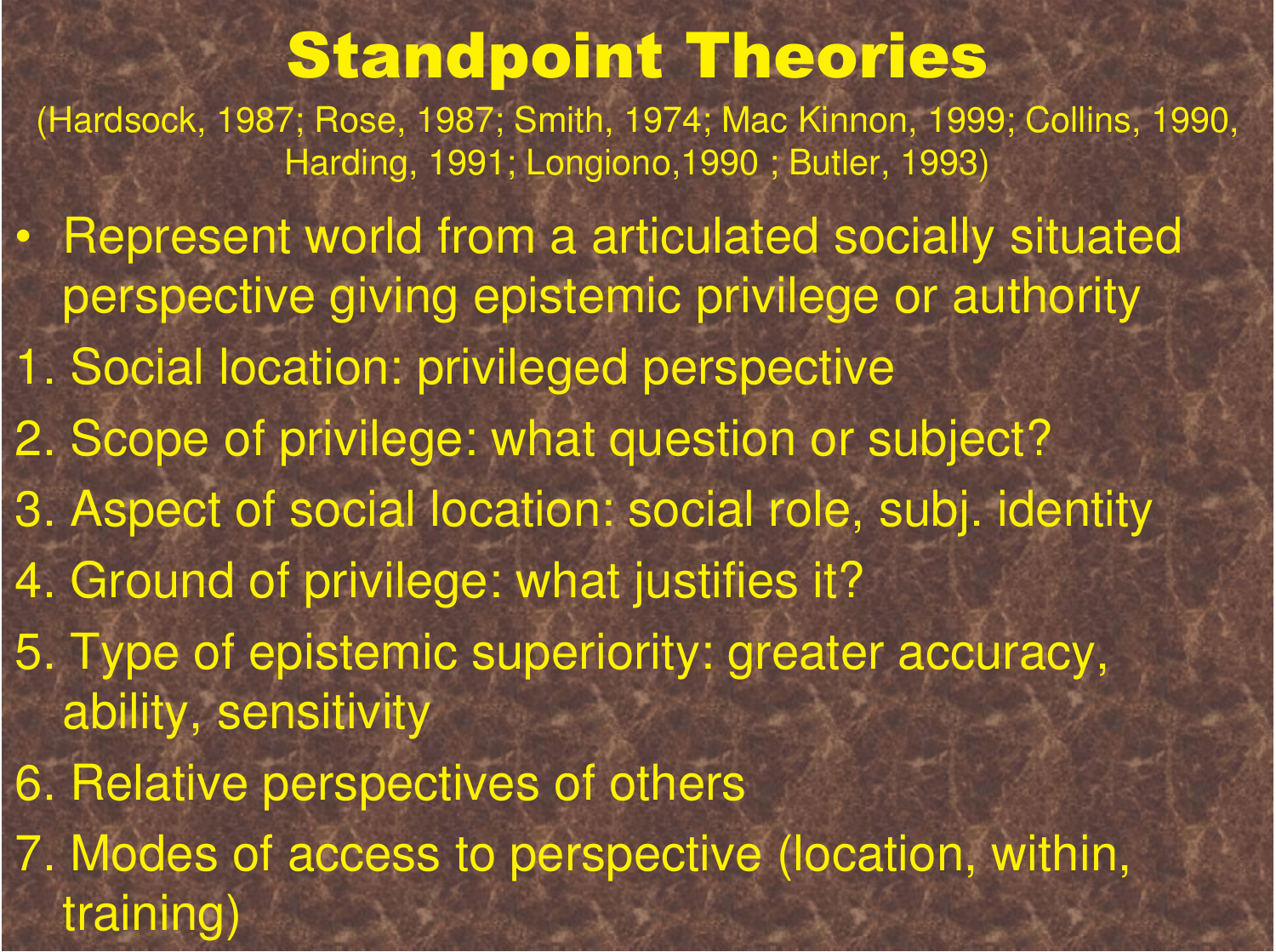#### Feminist Postmodernisms

 $\bullet$ 

 $\bullet$ 

 $\bullet$ 

 Poststructuralist and postmodernist theories attempts against universality, necessity, objectivity, rationality, essence, unity, totality, foundations and ultimate truth and unique reality. Particular situatedness and contestability of claims or systems of thought serves to critical and libratory functions.

"Discursive fields: signs get their relative meaning from their relations to other signs in <sup>a</sup> system of discourse. Not fixed in meaning neither time (critic of Kant). No whole truth exist, no definite set of terms. Actions and practices are linguistic signs going beyond themselves as metaphors and metonymy. Meanings are constantly subverted by other actions and postmodernisms celebrate ironic, parodic and campy renditions of conventional behavior as politically liberating (Butler, 1993). FPM view the self as constituted by signs, but with social twist, occupying multiple social identities (women, mother, worker, black, poor, heterosexual…) and tensions among conflicting identities

open space for disrupting discourse systems, individually constructed.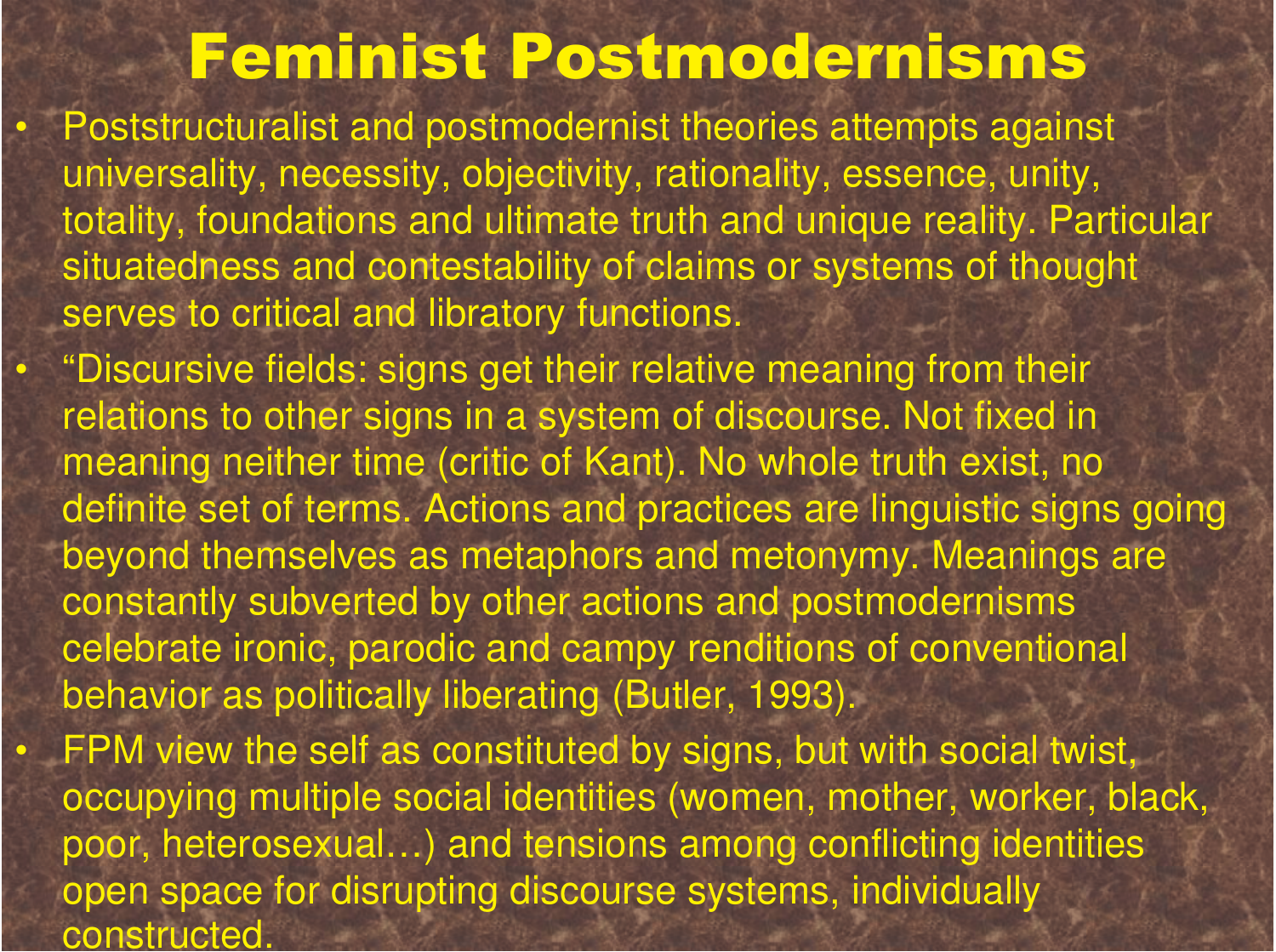#### **Gender as mode of social situation**

• Role: man and women different social roles (military, childrearing)

 $\bullet$ 

 $\bullet$ 

 $\bullet$ 

 $\bullet$ 

 $\bullet$ 

- Norms: Men assertive, logic, strong; women deferential, modest, weak: <sup>a</sup> society expect to conform to those roles
- Performance and behavior: not fixed trails, but increasingly more flexible and variable
	- Identity "All the ways on might understand oneself to be a man or a women…with any subset of gender norms, roles and traits ascribed (Anderson: 2006:4)" and understood, while repudiated others (stereotypes, racism)
	- Symbolism: gendered representations through conventional association, imaginative projection and methaphoric thinking: male space (garage) women (kitchen)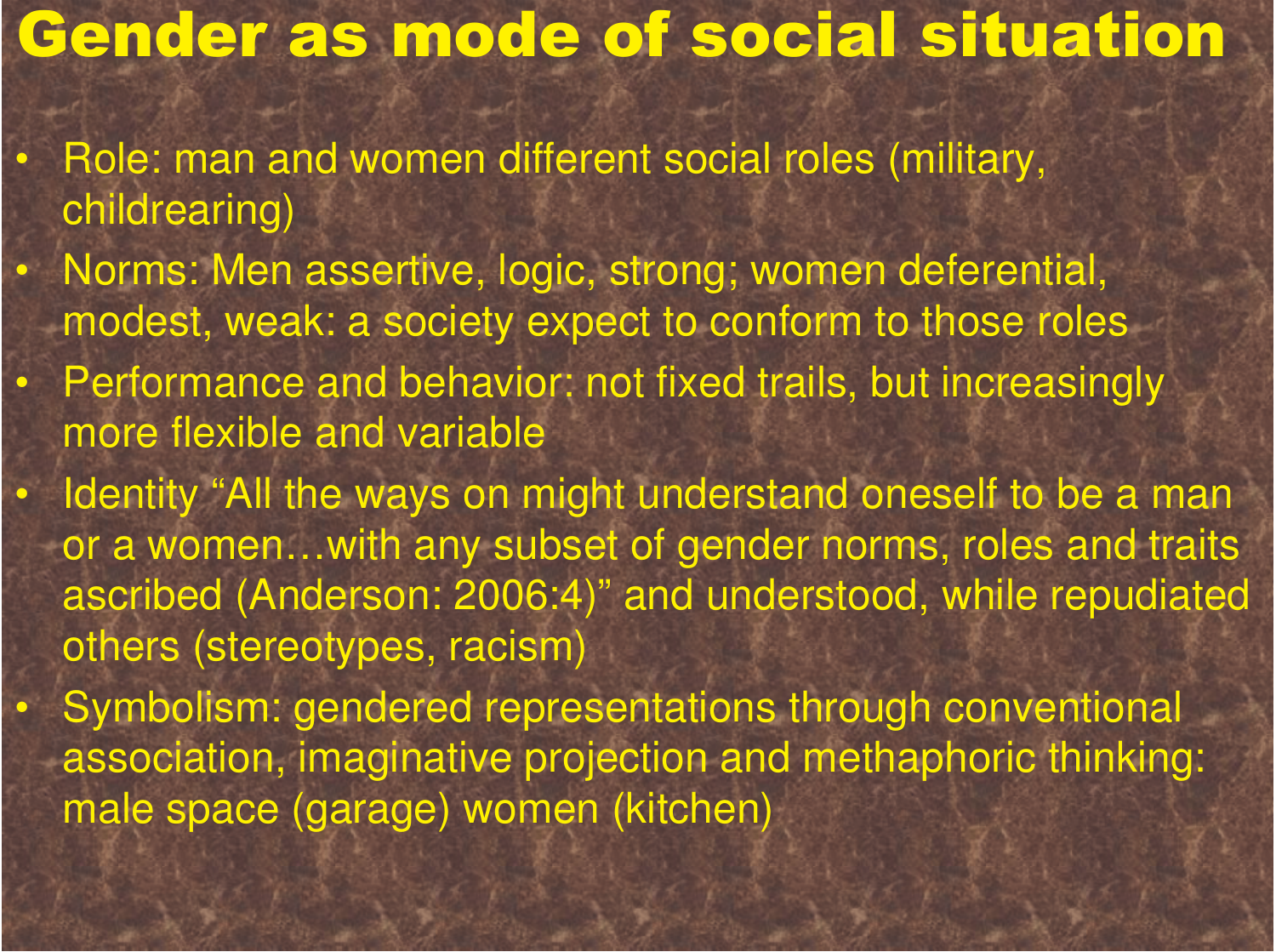# **Gift Economy, Civil Society and** Democracy

 $\bullet$  Southern spirituality, gift economy and ethical behavior based on deep human values are mechanisms to overcome the present regressive globalization.  $\bullet$  During the last 25 years four times more democratic governments were elected by civil society worldwide, compared with the former 25 years.